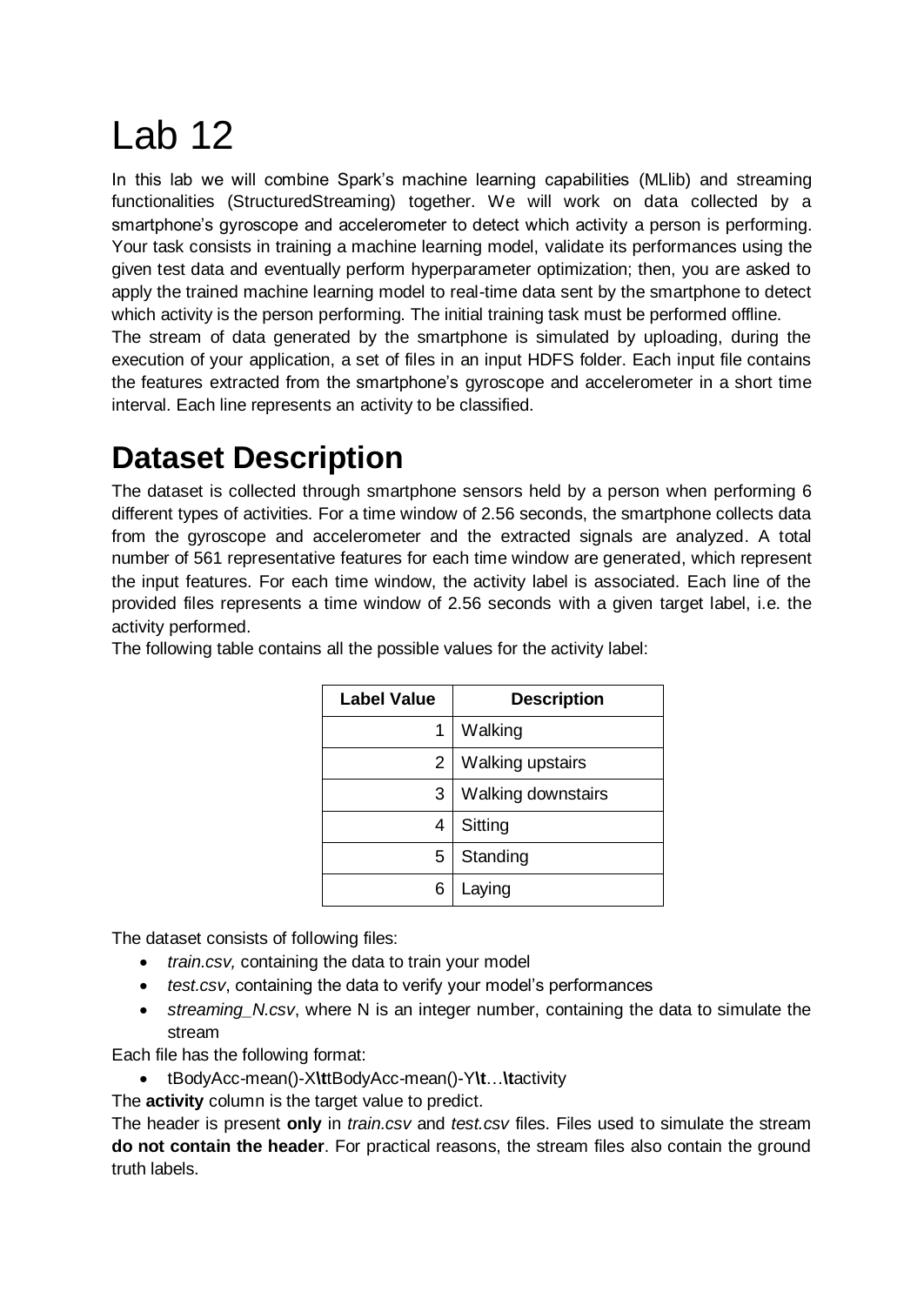You can find the files at the following paths on the HDFS file system:

- *train.csv:* /data/students/bigdata-01QYD/Lab12\_DBD/train.csv
- *test.*csv*:* /data/students/bigdata-01QYD/Lab12\_DBD/test.csv

The files to simulate the data stream are uploaded on the website.

You can find on the website the zip file *Lab12\_DBD\_template.zip* containing two Jupyter Notebooks to be used as templates for the required tasks.

## **TASK 1**

Write a first Spark application to load the training and test data, train a classification model to predict the activity performed and export the model.

Use the DataFrame APIs of Apache Spark to read the training and test data and train the model.

Remember (from Lab 9) that an input DataFrame for a classification model in MLlib needs to be characterized by two fields: *label* and *features* (a vector of Double). Each line of the *train.csv* and *test.csv* files represent an input record and, consequently, a record in the DataFrame.

Specifically, you need to:

- read the data from the file system
- cast the "*activity*" (i.e. the target) column to double
- export the dataframe schema for Task 2
- generate the DataFrame with the *features* and *label* columns
- train the model
- save the model for Task 2

To save the model, you can use the *save* method of the model:

*model\_export\_path = "lab12/model"* m*odel.save(model\_export\_path)*

In case you want to use the VectorAssembler in your pipeline to generate the *features* column, you can use the list comprehension in python to generate the input columns by excluding the *activity* column.

*df\_columns = df.schema.names inputCols = [x for x in df\_columns if x != 'activity']*

To export the dataframe schema, you need to use the *json* library in python and the *jsonValue()* method applied to the schema object of the dataframe.

*import json json\_schema = df.schema.jsonValue() with open('schema.json', 'w') as fp: json.dump(json\_schema, fp)*

**Reminder.** You can cast a column to double using the *withColumn* method: *df = df.withColumn('myColumn', df.myColumn.cast('double'))*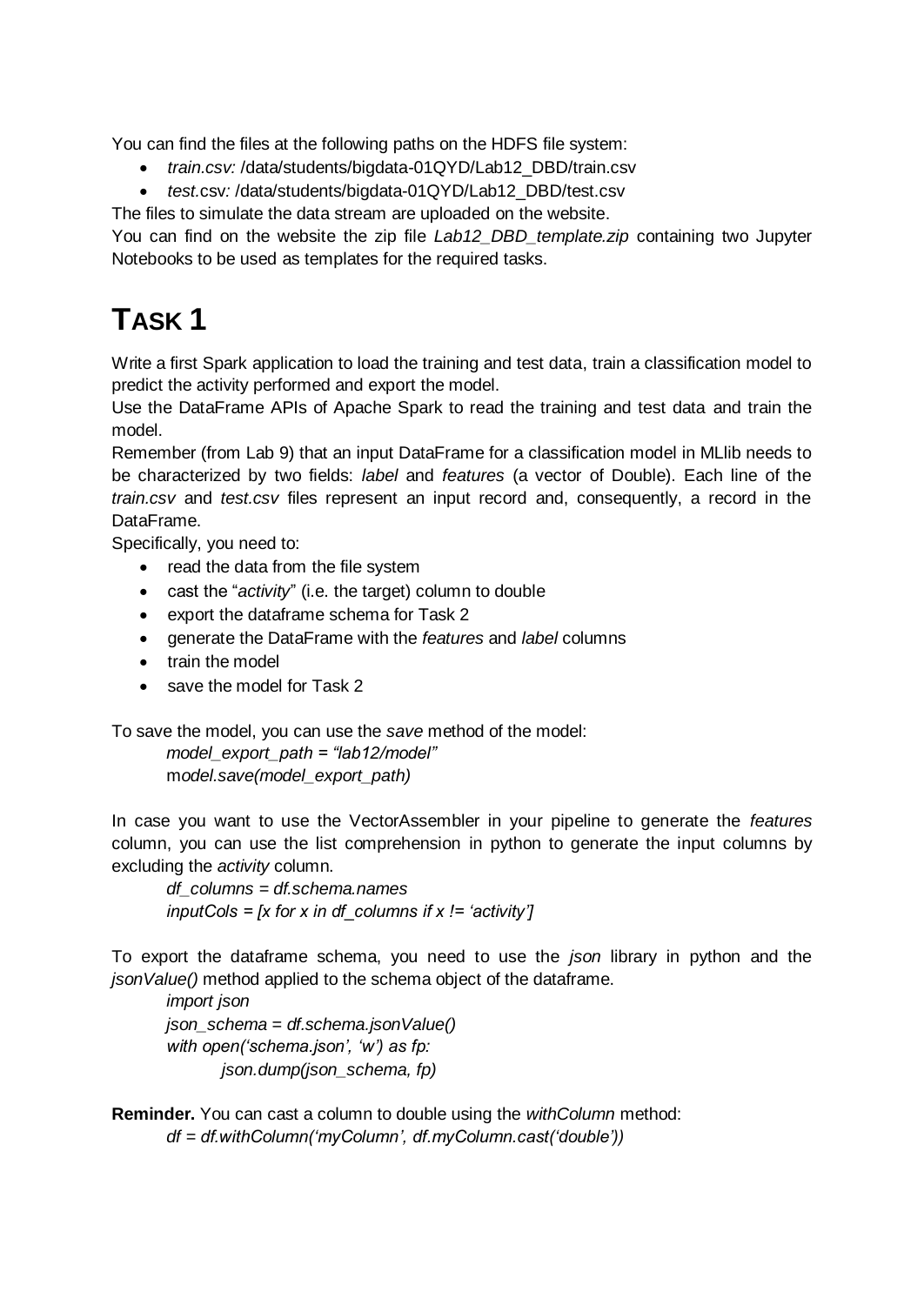## **TASK 2**

A set of smartphones is used to collect and analyze data about volunteers which are performing one of the 6 activities previously described. Each smartphone is generating the 561 features introduced before and sends such data to your Spark Streaming application.

In this task, you are asked to develop a Spark Streaming application using StructuredStreaming APIs to classify in (almost) real-time the data sent by the smartphones and predict the activities performed by the volunteers. For practical purposes, we also inserted the ground truth activity label in the csv files used to simulate the data stream. Your application must:

- load the model trained in Task 1
- load the dataframe schema exported from Task 1
- perform the prediction on new data received using the default micro-batch processing mode
- store in the output HDFS folder predictions made by your model and (optionally) the ground truth labels provided

To load the dataframe schema from a json file, you can use the following lines of code:

```
import json
from pyspark.sql.types import StructType
json_schema_path = 'dataframe_schema.json'
with open(json_schema_path, 'r') as fp:
       json_schema_dict = json.load(fp)
json_schema = StructType.fromJson(json_schema_dict)
```

```
stream = spark.readStream.format(…)\
             .option(…)\
             .schema(json_schema)\
             .load()
```
To simulate the data stream, you will upload one file with prefix *streaming\_N.csv* at a time in an input HDFS folder. The upload procedure is the same as in Lab11 – Ex.2. For simplicity, the steps are reported here:

- 1. Create a local input folder on the local file system of jupyter.polito.it and upload the files you want to use in that folder
- 2. Create an empty HDFS folder (the folder associated with the input of your application)
- 3. Copy, one at a time, the input files from the local input folder to the HDFS input folder of your application by using the command line hdfs E.g., *hdfs dfs -put input\_local\_folder/streaming\_1.csv input\_HDFS\_folder/*
- 4. Pay attention that if a file is already in the input HDFS folder and you copy other version of the same file the system will not consider the new version of the file
- 5. Pay attention to stop your streaming context after your tests by invoking **prediction\_stream.stop()**

**Note**. If you run this application locally on your PC: